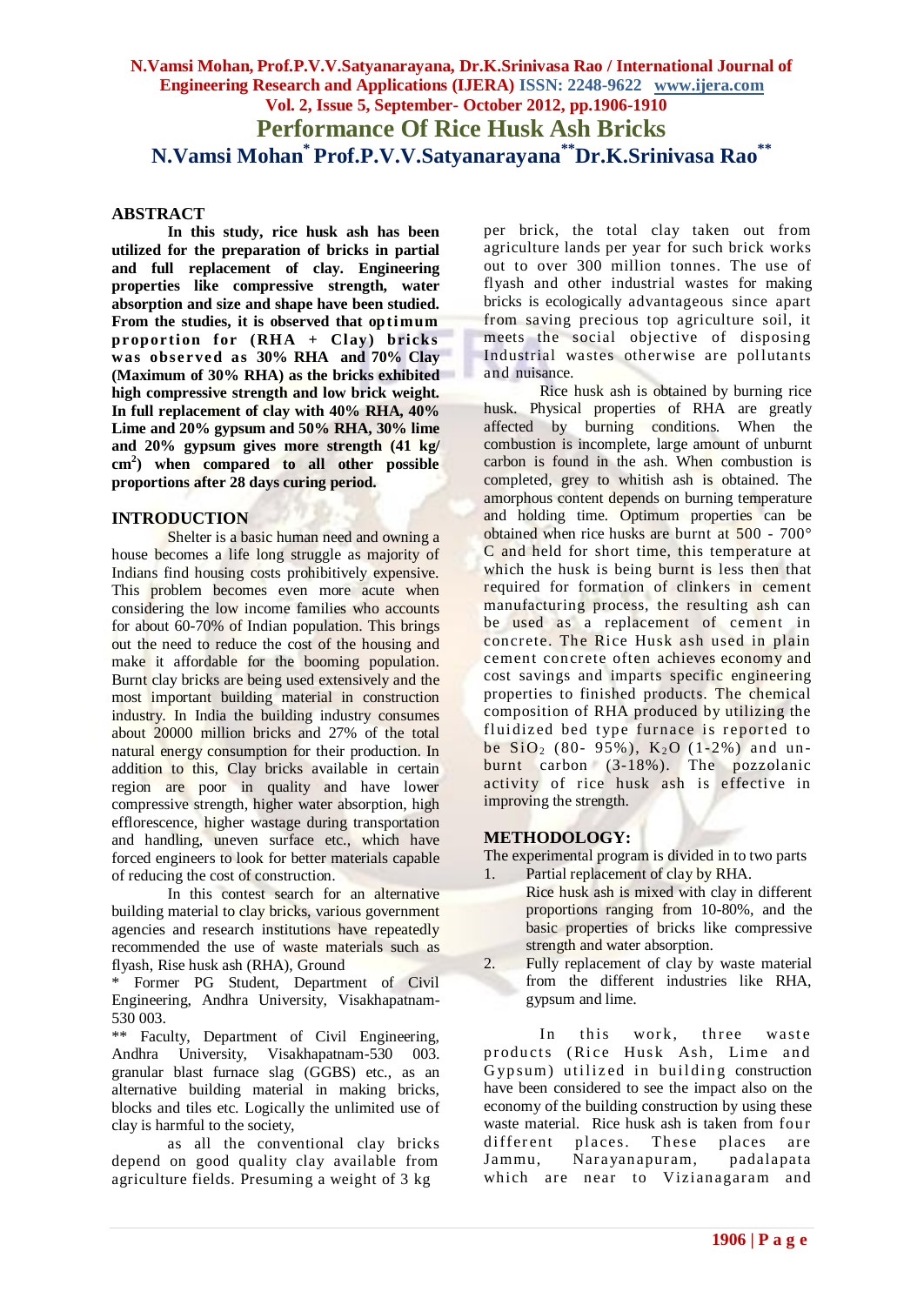# **N.Vamsi Mohan, Prof.P.V.V.Satyanarayana, Dr.K.Srinivasa Rao / International Journal of Engineering Research and Applications (IJERA) ISSN: 2248-9622 www.ijera.com Vol. 2, Issue 5, September- October 2012, pp.1906-1910**

gypsum is collected from Corommendal fertilizers Pvt. Ltd, Visakhapatnam.

### 2720 (part: 10) - 1991

Fig.1 and Table 1 show compressive strengths of bricks cast with different rice husk ash and clay proportions.

# **RESULTS AND DISCUSSIONS:**

All the above tests are conducted as per IS:

Table No: 1 Compressive strength of bricks cast with different rice husk ash and clay proportions

| Designation    | RHA<br>$^{+}$<br>clavelayClay | clay $RHA-1$ | $RHA - 2$ | $RHA - 3$ | $RHA-4$ |
|----------------|-------------------------------|--------------|-----------|-----------|---------|
|                | 10%+90%                       | 46           | 44        | 46        | 42      |
| $\overline{c}$ | 20%+80%                       | 45           | 42        | 44        | 40      |
| 3              | $30\% + 70\%$                 | 39           | 37        | 41        | 37      |
| 4              | $40\% + 60\%$                 | 36           | 34        | 33        | 31      |
| 5              | $50\% + 50\%$                 | 30           | 32        | 27        | 28      |
| 6              | $60\% + 40\%$                 | 26           | 28        | 20        | 20      |
|                | 70%+30%                       | 20           | 22        | 18        | 16      |
| 8              | $80\% + 20\%$                 | 16           | 7         | 12        | 14      |



Fig.1 Compressive strengths (kg/ cm<sup>2</sup>) of bricks cast with different rice husk ash and Clay proportions

| Type of RHA | Table 2 Chemical composition of the RHA<br>CaO(%) | SiO <sub>2</sub> |  |
|-------------|---------------------------------------------------|------------------|--|
| $RHA - 1$   | 11.3                                              | 75.77            |  |
|             |                                                   |                  |  |
| $RHA - 2$   | 8.8                                               | 81.72            |  |
| $RHA - 3$   | 10.0                                              | 73.2             |  |
| $RHA - 4$   | 7.5                                               | 76.0             |  |

Table 2 Chemical composition of the RHA

Table no: 3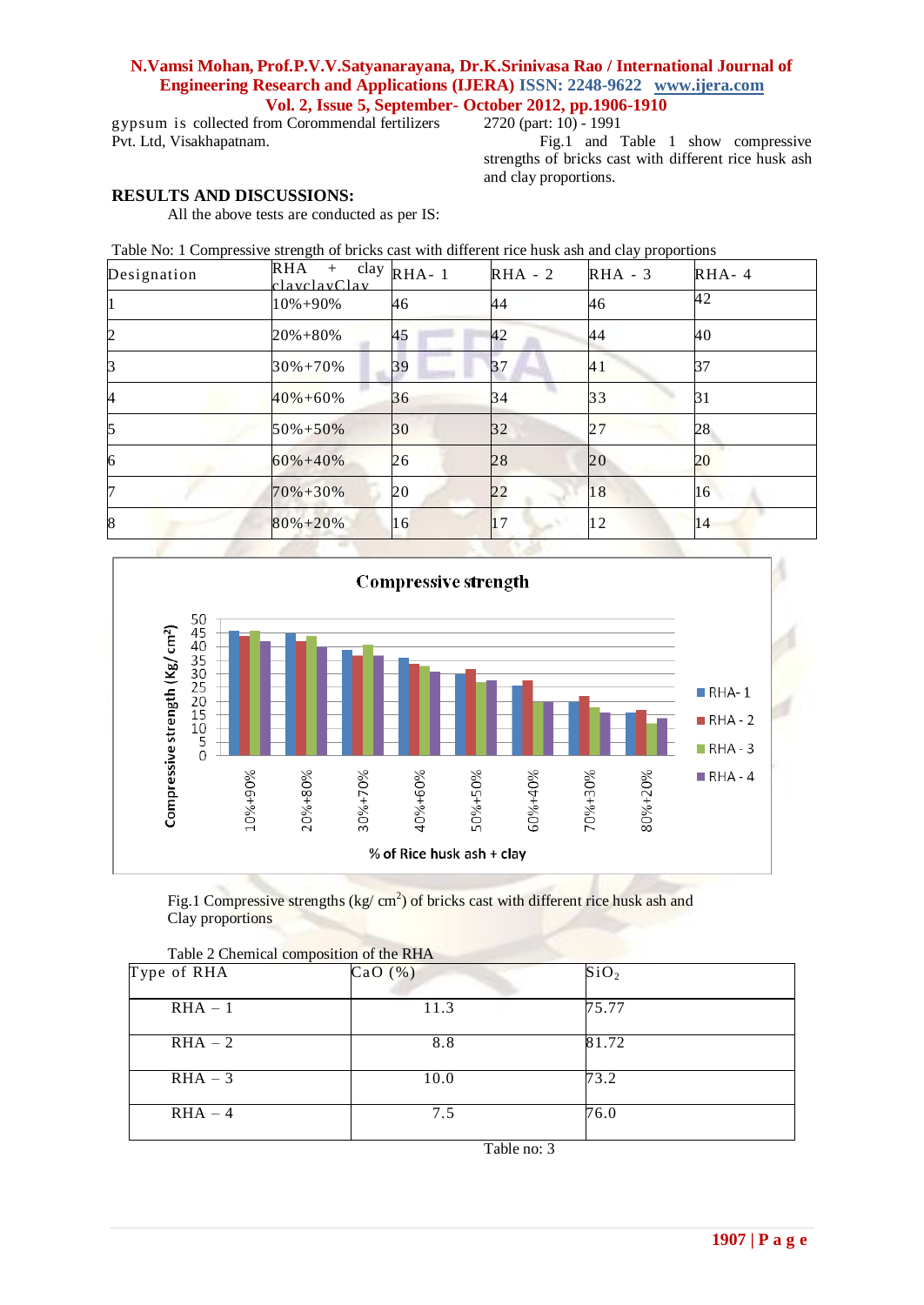| N. Vamsi Mohan, Prof.P.V.V. Satyanarayana, Dr.K. Sriniyasa Rao / International Journal of |  |
|-------------------------------------------------------------------------------------------|--|
| <b>Engineering Research and Applications (IJERA) ISSN: 2248-9622 www.ijera.com</b>        |  |
| Vol. 2, Issue 5, September - October 2012, pp.1906-1910                                   |  |

| S.no | <b>RHA</b><br>$+$<br><b>CLAY</b> | <b>WEIGHT</b><br>gms | <b>ABSORPTION</b> | <b>STRUCTURE</b> | <b>SHAPE AND</b><br><b>SIZE</b>                 | <b>SOUNDNESS</b>           |
|------|----------------------------------|----------------------|-------------------|------------------|-------------------------------------------------|----------------------------|
| 1    | $10\% + 90\%$                    | 1880                 | 15.56%            | homogenous       |                                                 |                            |
| 2    | $20\% + 80\%$                    | 1860                 | 15.94%            | Homogenous       |                                                 | Clear and ringing<br>sound |
| 3    | $30\% + 70\%$                    | 1800                 | 16.30%            | Homogenous       | Rectangular<br>with<br>sharp<br>edges<br>19x9x9 |                            |
| 4    | $40\% + 60\%$                    | 1760                 | 18.31%            | Small lumps      |                                                 |                            |
| 5    | $50\% + 50\%$                    | 1700                 | 20.73%            | Homogenous       |                                                 |                            |
| 6    | $60\% + 40\%$                    | 1616                 | 21.02%            | Homogenous       |                                                 |                            |
| 7    | $70\% + 30\%$                    | 1590                 | 21.62%            | Small lumps      |                                                 | No sound                   |
| 8    | $80\% + 20\%$                    | 1540                 | 21.84%            | Small lumps      |                                                 | No sound                   |

At 10% RHA the compressive strength is 42-46 kg/cm<sup>2</sup>, at 20% it is 40-45 kg/cm<sup>2</sup>, at 30% it is 37-40 kg/cm<sup>2</sup> and at 40% it is 31-36 kg/cm<sup>2</sup>. So, from the above mentioned values by increasing the percentage of RHA the compressive strength decreases.

By addition of RHA upto 40% the strength is slightly decreasing and all the values are above 35 kg/cm<sup>2</sup> (As per IS: 1077-1975). Beyond 40% RHA the compressive strengths are drastically decreasing and are lies below 35kg/cm<sup>2</sup>. At lower percentages of RHA, the clay characteristics are very much dominating than the RHA's characteristics, so the bonding between the materials is very high. While the RHA percentage increases RHA characteristics predominate, the bonding between the clay particle and the RHA particles is weak. The compressive strength values are somewhat similar

for all other RHA's as the chemical properties (lime content & silica content) of all the RHA's are almost similar.

Due to the addition of RHA the weight of the brick reduced at higher the percentage of RHA, the weight of the brick reduced considerably. As the weight of the brick reduces considerable so as the weight of the super structure and the weight which falls on the soil reduces. Therefore from the first part (partial) it can<br>conclude that the optimum conclude that the optimum percentage for RHA+ Clay bricks is 30% RHA + 70% Clay (Maximum of 30% RHA). Table no 4 and Fig no 2 shows the varieties of compressive strengths with respect to time.

|  | Table 4 Compressive strength (kg/cm <sup>2</sup> ) of Full replacement of clay by RHA + Lime + gypsum |
|--|-------------------------------------------------------------------------------------------------------|

| Designation | $RHA + Lime + Gypsum$ | 7 days | 28 days |
|-------------|-----------------------|--------|---------|
|             | $80\% + 20\%$ 0\%     | 22     | 28      |
|             | $70\% + 20\% + 10\%$  | 24     | 31      |
|             | $60\% + 20\% + 20\%$  | 29     | 36      |
| 4           | $50\% + 20\% + 30\%$  | 28     | 28      |
|             | $70\% + 30\% + 0\%$   | 30     | 36      |
| 6           | $60\% + 30\% + 10\%$  | 33     | 39      |
|             | $50\% + 30\% + 20\%$  | 34     | 41      |
| 8           | $60\% + 40\% + 0\%$   | 30     | 38      |
| 9           | $50\% + 40\% + 10\%$  | 32     | 39      |
| 10          | $40\% + 40\% + 20\%$  | 31     | 41      |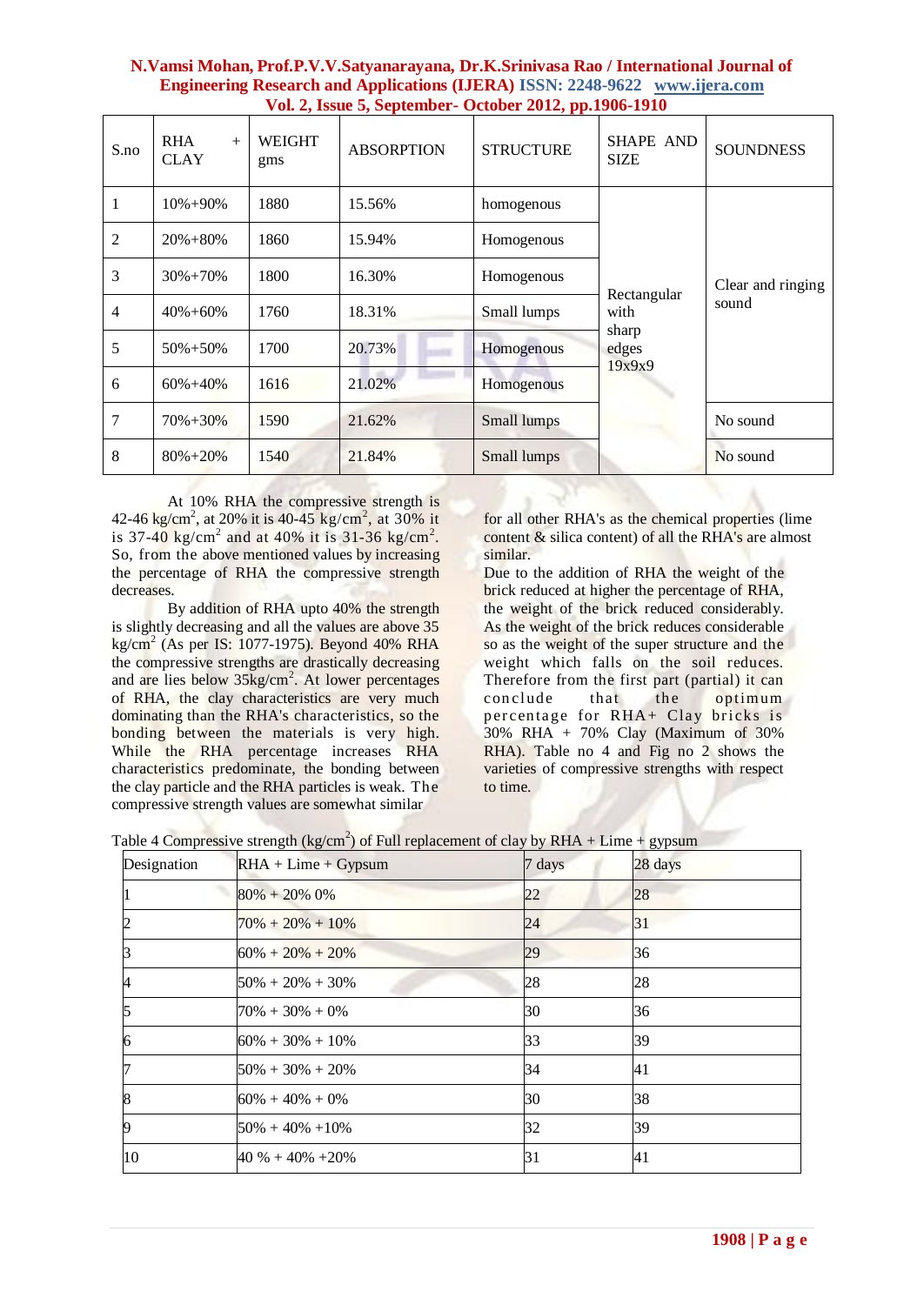### **N.Vamsi Mohan, Prof.P.V.V.Satyanarayana, Dr.K.Srinivasa Rao / International Journal of Engineering Research and Applications (IJERA) ISSN: 2248-9622 www.ijera.com Vol. 2, Issue 5, September- October 2012, pp.1906-1910**



Fig:  $2$  Comparison of compressive strength for RHA + Lime + Gypsum

|      | $RHA + Lime + gypsum weight$ |            | Absorption | <b>Structure</b>   | shape & size            | Soundness        |
|------|------------------------------|------------|------------|--------------------|-------------------------|------------------|
| S.no |                              |            |            |                    |                         |                  |
|      | $80\% + 20\% 0\%$            | $2200$ gms | 16.8 %     | Small lumps        | Rectangular             | Clear and        |
|      | $70\% + 20\% + 10\%$         | $2254$ gms | 16.5 %     | <b>Small lumps</b> | with<br>sharp<br>edges, | ringing<br>sound |
|      | $60\% + 20\% + 20\%$         | $2265$ gms | 16.1%      | Homogenous         | $19 \times 9 \times 9$  |                  |
|      | $50\% + 20\% + 30\%$         | $2290$ gms | 15.9%      | Homogenous         |                         |                  |
| 5    | $70\% + 30\% + 0\%$          | 2258 gms   | 17.6 %     | Homogenous         |                         |                  |
| 6    | $60\% + 30\% + 10\%$         | $2297$ gms | 17.3 %     | Homogenous         |                         |                  |
|      | $50\% + 30\% + 20\%$         | 2310 gms   | 16.9%      | Homogenous         |                         | No sound         |
| 8    | $60\% + 40\% + 0\%$          | 2123 gms   | 16.7 %     | Homogenous         |                         | No sound         |
| 9    | $50\% + 40\% + 10\%$         | $2146$ gms | 16.4 %     | Homogenous         |                         | No sound         |
| 10   | $40\% + 40\% + 20\%$         | $2180$ gms | 16.2%      | Homogenous         |                         | No sound         |

In order to improve the strength of the brick, lime is added in the above composition. Here by increasing the lime content the compressive strength increases. From the above table it is seen that the lime is kept constant at 20%, 30% and 40% and the percentages of RHA and Gypsum are varied. At 60% RHA + 30% lime + 10% Gypsum, the 7 days strength is  $33\text{Kg/cm}^2$  and 28 days strength is 39 Kg/cm<sup>2</sup> , at 50% RHA + 30 % lime +20% gypsum 7 days strength is  $34 \text{ kg/cm}^2$  and  $28 \text{ days}$ strength is 41 Kg/cm<sup>2</sup>, at 60% RHA +40 % lime + 0% gypsum the  $\frac{7}{3}$  days strength is 30 kg/cm<sup>2</sup> and 28 days strength is 38 kg/cm<sup>2</sup>, at 50% RHA +40% lime  $+ 10\%$  gypsum the 7 days strength is 32 kg/cm<sup>2</sup> and 28 days strength is 39 kg/cm<sup>2</sup>, at 40 % RHA + 40% lime +20% gypsum at 7 days strength is 31 kg/cm<sup>2</sup> and 28 days strength is  $41 \text{ kg/cm}^2$ . The ultimate strength is very good and the compressive strength

is above  $35 \text{ kg/cm}^2$ . From the above results it can conclude that the 50% RHA +30% lime+ 20% gypsum is the optimum percentage.

Positive aspects of RHA bricks in building construction

- 1. The RHA-clay bricks offer strengths at par with conventional clay bricks and in some cases even they give higher strength (around 100 kg/cm<sup>2</sup>) as compared to a strength of  $40-50$  kg/cm<sup>2</sup> in case of burnt clay Bricks when fineness of RHA increases.
- 2. RHA clay bricks have very low water absorption of 12-15%.
- 3. RHA bricks can be of good quality with sharp edges, controlled dimensions and offer a plain and even finish. They are resistant to wear and tear which makes